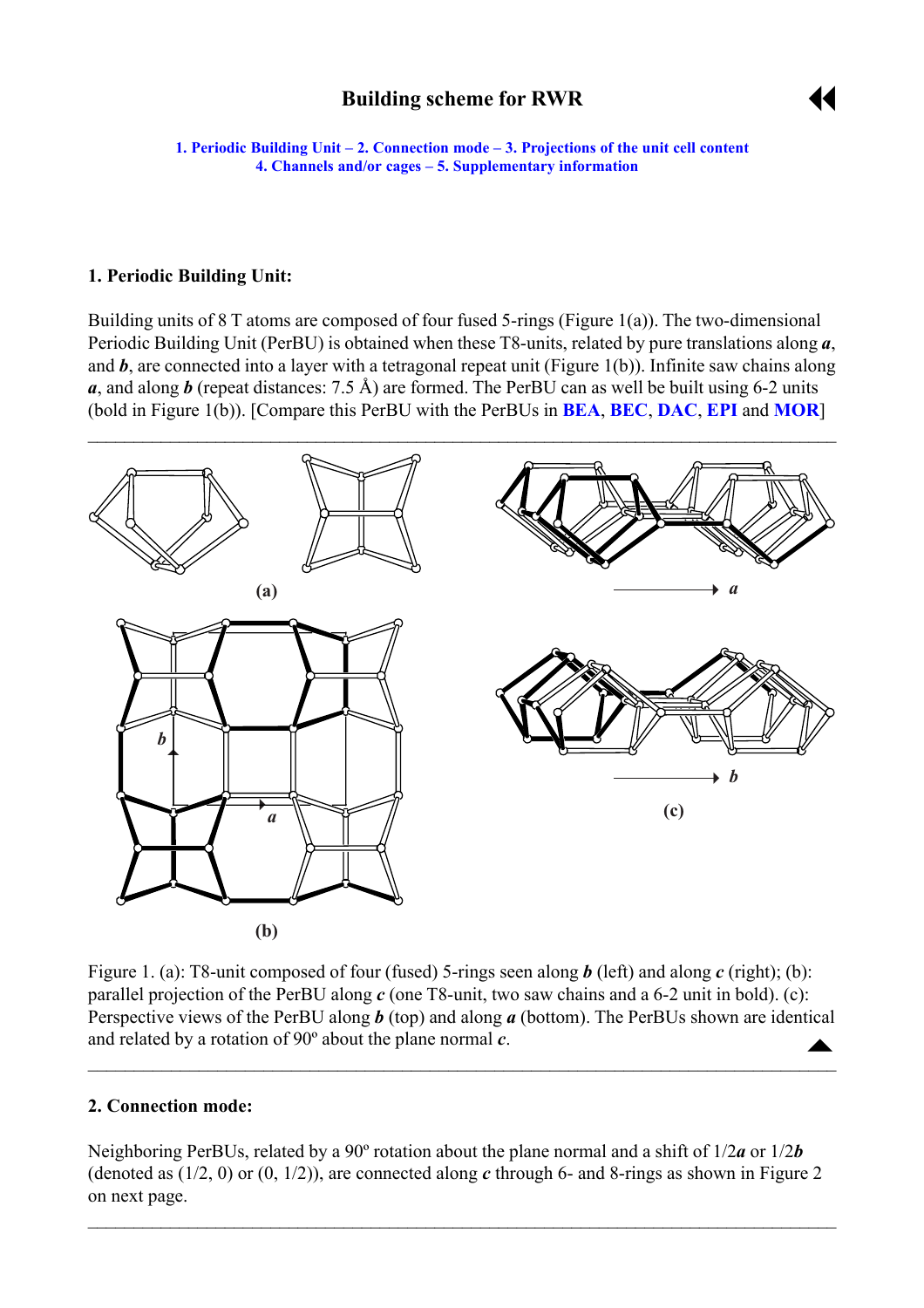<span id="page-1-0"></span>

 $\blacktriangle$ Figure 2. Connection mode in **RWR** viewed along *b* (left) and along *a* (right). The connection codes are given.

 $\mathcal{L}_\mathcal{L} = \mathcal{L}_\mathcal{L} = \mathcal{L}_\mathcal{L} = \mathcal{L}_\mathcal{L} = \mathcal{L}_\mathcal{L} = \mathcal{L}_\mathcal{L} = \mathcal{L}_\mathcal{L} = \mathcal{L}_\mathcal{L} = \mathcal{L}_\mathcal{L} = \mathcal{L}_\mathcal{L} = \mathcal{L}_\mathcal{L} = \mathcal{L}_\mathcal{L} = \mathcal{L}_\mathcal{L} = \mathcal{L}_\mathcal{L} = \mathcal{L}_\mathcal{L} = \mathcal{L}_\mathcal{L} = \mathcal{L}_\mathcal{L}$ 

 $\mathcal{L}_\mathcal{L} = \{ \mathcal{L}_\mathcal{L} = \{ \mathcal{L}_\mathcal{L} = \{ \mathcal{L}_\mathcal{L} = \{ \mathcal{L}_\mathcal{L} = \{ \mathcal{L}_\mathcal{L} = \{ \mathcal{L}_\mathcal{L} = \{ \mathcal{L}_\mathcal{L} = \{ \mathcal{L}_\mathcal{L} = \{ \mathcal{L}_\mathcal{L} = \{ \mathcal{L}_\mathcal{L} = \{ \mathcal{L}_\mathcal{L} = \{ \mathcal{L}_\mathcal{L} = \{ \mathcal{L}_\mathcal{L} = \{ \mathcal{L}_\mathcal{$ 

**3. Projections of the unit cell content:** See Figure 3.



Figure 3. Parallel projection of the unit cell content viewed along *b* (left) and along *a* (right).

 $\blacktriangle$